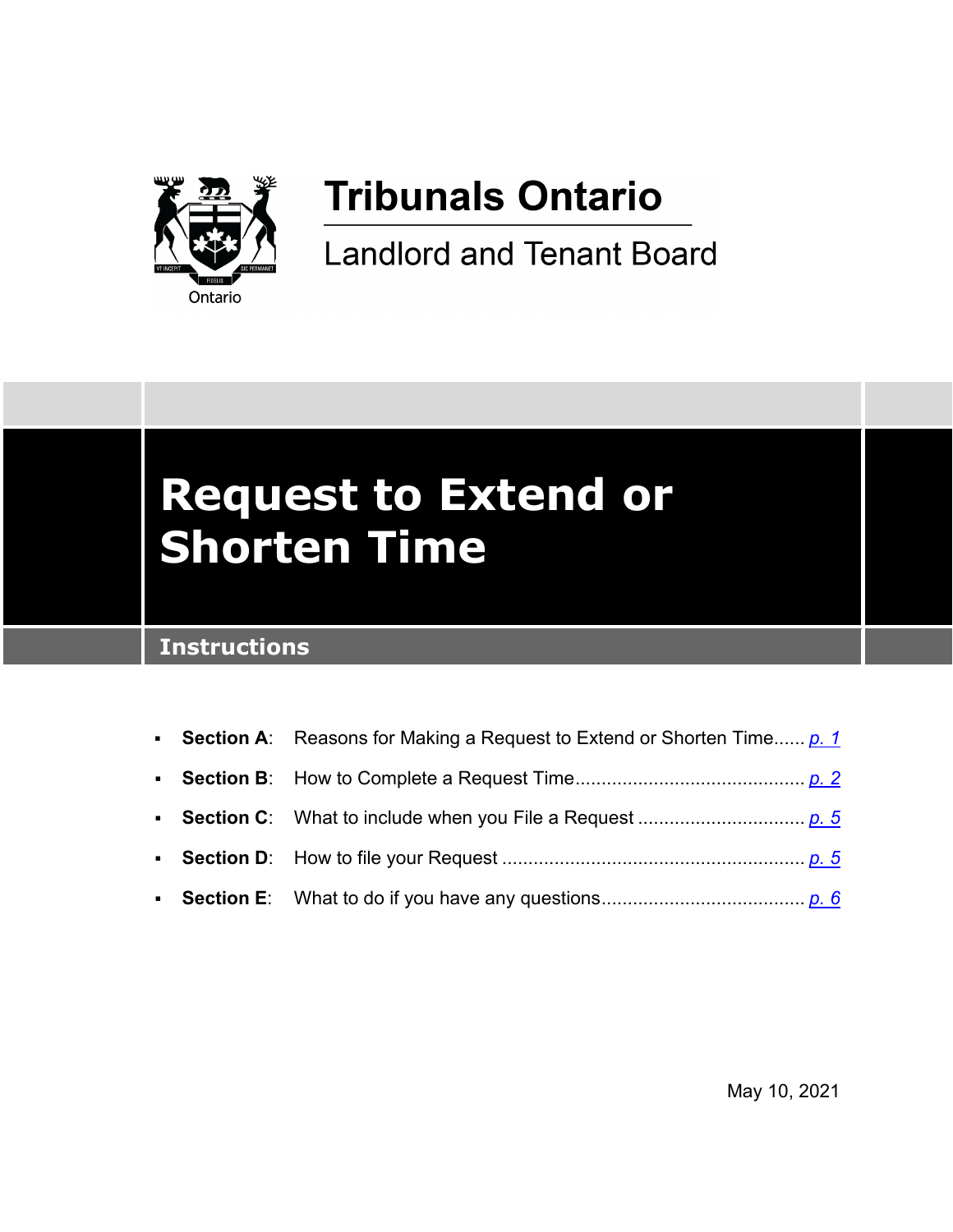#### <span id="page-1-0"></span>**SECTION A Reasons for Making a Request to Extend or Shorten Time**

#### **Request to Shorten Time to Hearing**

A landlord, tenant or another party to an application, motion or request that has been filed with the LTB that will result in a hearing may file a request to shorten time to hearing. If the request is granted, the hearing will be held sooner than it would otherwise. If the request is denied the hearing will be scheduled according to the LTB's usual timeline. If the request is denied the person who made the request cannot make a further request to shorten the time to the same hearing unless there has been a significant change in circumstances since the original request.

A landlord who has not filed their *Application for a Rent Increase above the Guideline* at least 90 days before the effective date of the first intended rent increase referred to in the application may file a request to shorten time. If the request is granted, the application will be accepted by the LTB. If the request is denied, the application will not be accepted.

#### **Request to Extend Time**

The LTB may extend the amount of time a party has to do something for any matter in its proceeding, except for the time requirements listed in section 56 of Ontario Regulation 516/06 under the *Residential Tenancies Act, 2006* ("Act").

If the request to extend time is granted, the LTB will accept the motion, request, application or submission that the party wants to file after the deadline. If the request is not granted, the motion, request, application or submission will not be accepted.

The time limits the LTB may consider extending in a Request to Extend Time include:

- 1. A Landlord's Motion to Set Aside an Order to Void (s.74(9) of the Act) the deadline for filing the motion is 10 days after the order was issued.
- 2. A Tenant's Motion to Set Aside an *Ex Parte* Order (s.77(6) or s.78(9) of the Act) - the deadline for filing the motion is 10 days after the order was issued.
- 3. A request to amend an order (LTB Rule of Procedure 24) the deadline for filing the request is 30 days after the order was issued.
- 4. A request to review a decision or order (LTB Rule of Procedure 26) the deadline for filing the request is 30 days after the order was issued.
- 5. The deadline for filing a request to re-open an application resolved by a mediated agreement (LTB Rule of Procedure 13) – the deadline for filing the request is one year after the mediated agreement was signed, unless the parties agreed to a longer time.
- 6. The deadline for filing written submissions or evidence for a hearing deadline is contained in the Board's order, direction or endorsement.
- 7. A Landlord's application for a determination of whether grounds for refusing consent to an assignment of a site for a mobile home are reasonable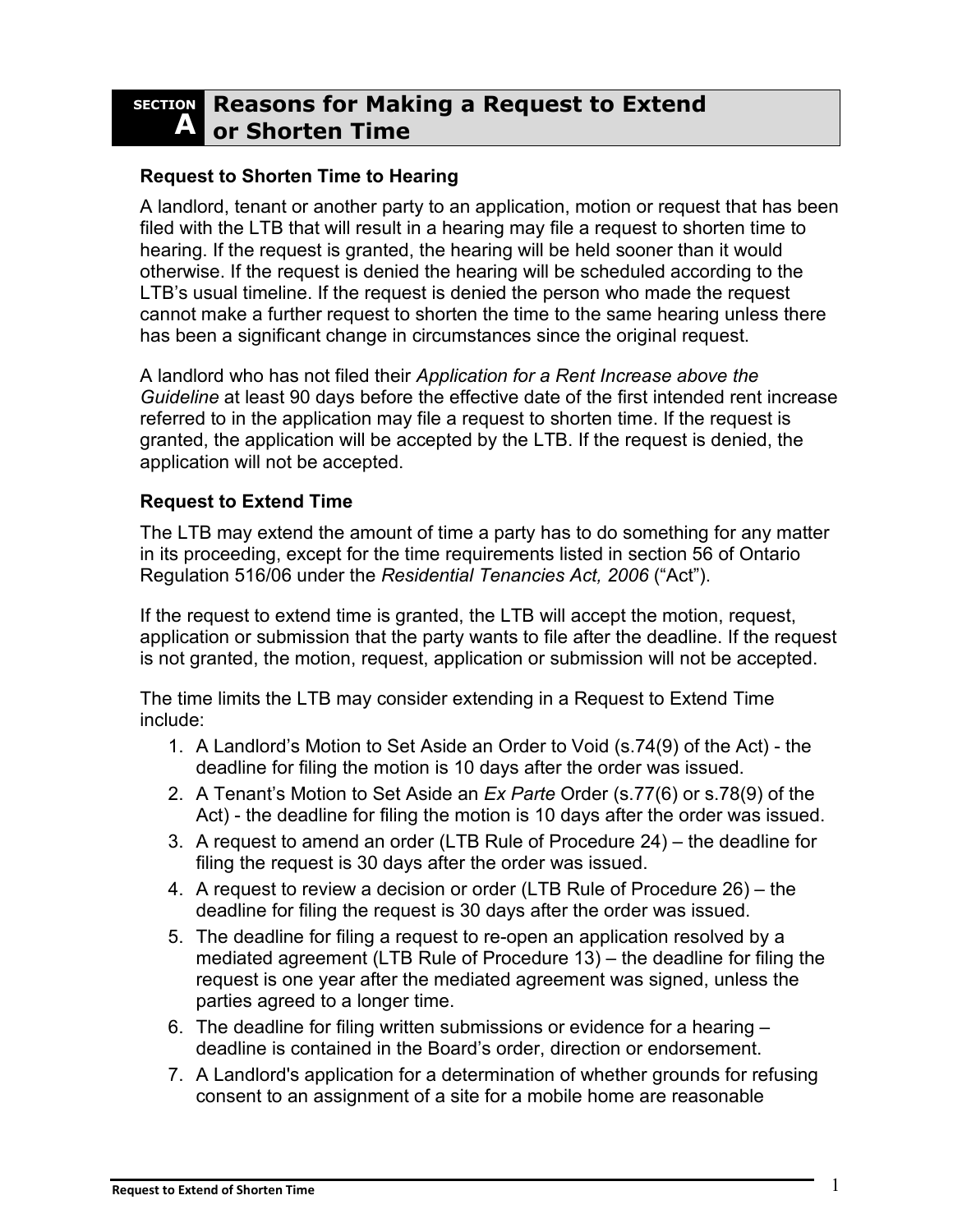(s.159(2) of the Act) – the deadline is 15 days after the tenant's request for the landlord's consent to an assignment.

8. A Landlord's request for a review of a work order issued by an inspector (s.226(1) of the Act) – the deadline is 20 days after the work order was issued.

If your request is denied, you cannot make a further request to extend the same time requirement unless there has been a significant change in circumstances since the original request.

**Note:** the LTB cannot extend time for a landlord to file an L3 Application (s.77(1) of the Act) or an L4 Application (s.78(1) of the Act).

#### <span id="page-2-0"></span>**SECTION B** How to Complete a Request Time

Read these instructions before completing the request form. Follow the instructions carefully when you complete the form. You are responsible for ensuring that your request is correct and that you have provided all the facts and reasons to support your request. If your request is denied, you cannot make a further request to extend or shorten the same time requirement unless there has been a significant change in circumstances since the original request.

The information you fill in on the form will be read electronically; therefore, it is important to follow the instructions below:

- Print clearly or type.
- If there are more boxes in a line than you need, start from the left and leave the extra boxes blank.
- Do not fill in boxes that do not apply to you (for example, if you do not have a fax number, do not complete boxes in the space marked "Fax Number").
- If the instructions tell you choose a box or a circle (for example, circles marked "Yes" or "No"), make sure you have clearly marked the correct choice.

#### **PART 1: GENERAL INFORMATION**

#### **Requester's Information**

Choose the appropriate circle to indicate whether you are a landlord, tenant or other party.

Fill in your name and address. If the requester is a company, fill in the name of the company under "First Name". Include an e-mail address, daytime and evening telephone numbers and a fax number and, if you have them.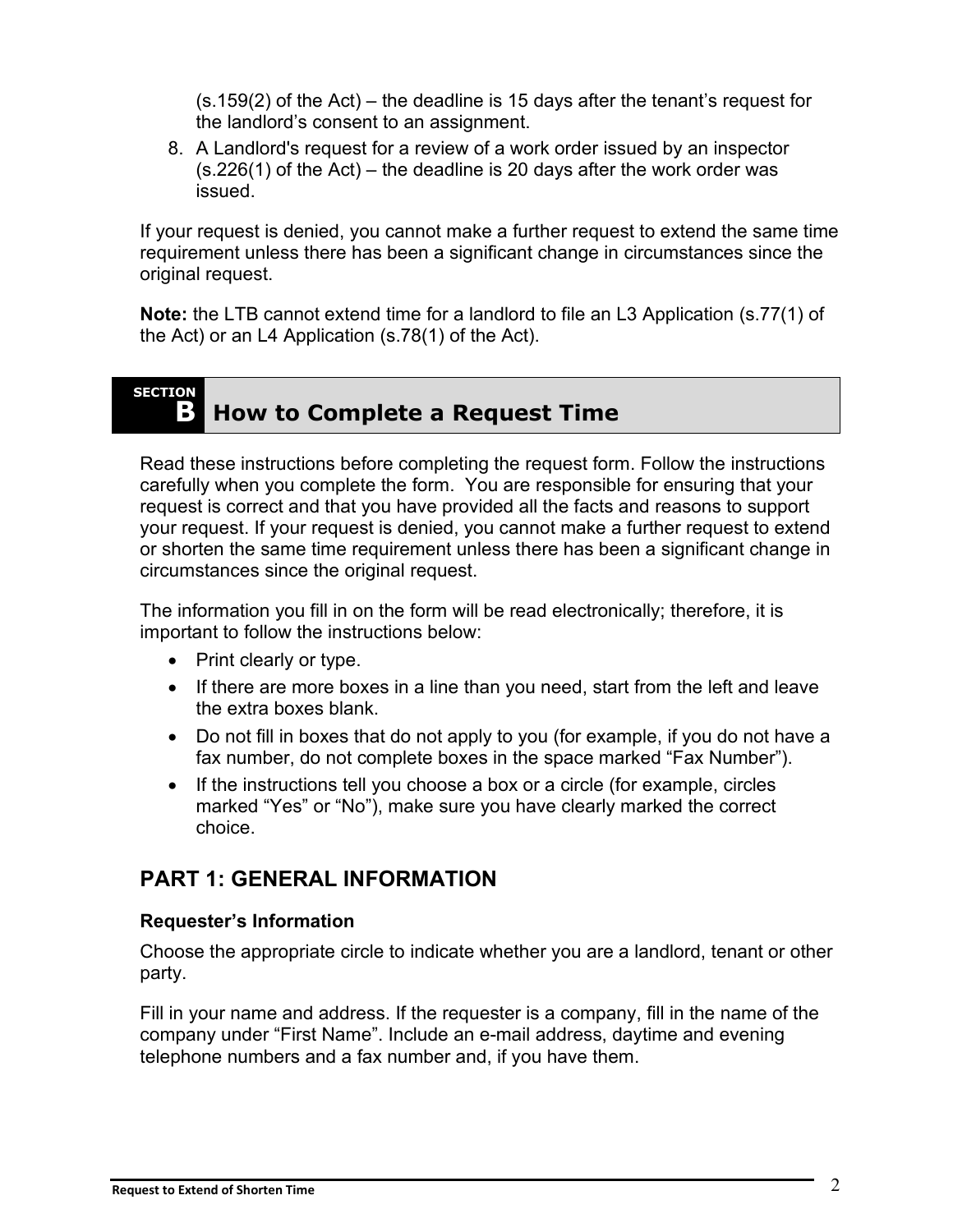#### **Unit, Building or Complex Covered by the Request**

Fill in the complete address of the rental unit, including the unit number (or apartment or suite number) and the postal code.

If the street name includes a direction that will not fit in the five spaces provided (such as Northeast) use the following abbreviations: NE for Northeast, NW for Northwest, SE for Southeast, SW for Southwest.

#### **Example:**

If the address is: #208 at 1120 Mayfield Road North, London, this is how you should complete Part 1 of the application:<br>
Street Number<br>
Street Name



## **PART 2: EXPLANATION FOR YOUR REQUEST**

Choose the appropriate box or boxes to indicate what type of request you are making.

In the box below, explain why you are making the request.

#### **For example:**

- A tenant who has filed a Tenant Application about Maintenance (Form T6) could explain that they want a shortened time to hearing because the furnace has not been repaired by the landlord and the rental unit is very cold. The request should provide details about the temperature in the rental unit and the impact on the tenant.
- A landlord who has filed an Application to End a Tenancy and Evict a Tenant (Form L2) based on a Notice to your Tenancy for Illegal Act (N6) could explain that they want a shortened time to hearing because the tenant's illegal acts threaten another tenant's health and safety. The request should include details about the tenant's conduct and its impact on others.
- A tenant could explain that they want an extension of time to file a motion to set aside an ex parte eviction order issued by the LTB because they were in hospital when the order was issued and were therefore unable to file the motion within 10 days of the order being issued. The tenant could include a hospital discharge report to support this request.
- A landlord could explain that they want an extension of time to file a request to review an order because the landlord's address listed on the tenant's application is incorrect and therefore the landlord did not receive the order within 30 days of the date it was issued by the LTB. The landlord could include proof of their correct address to support this request.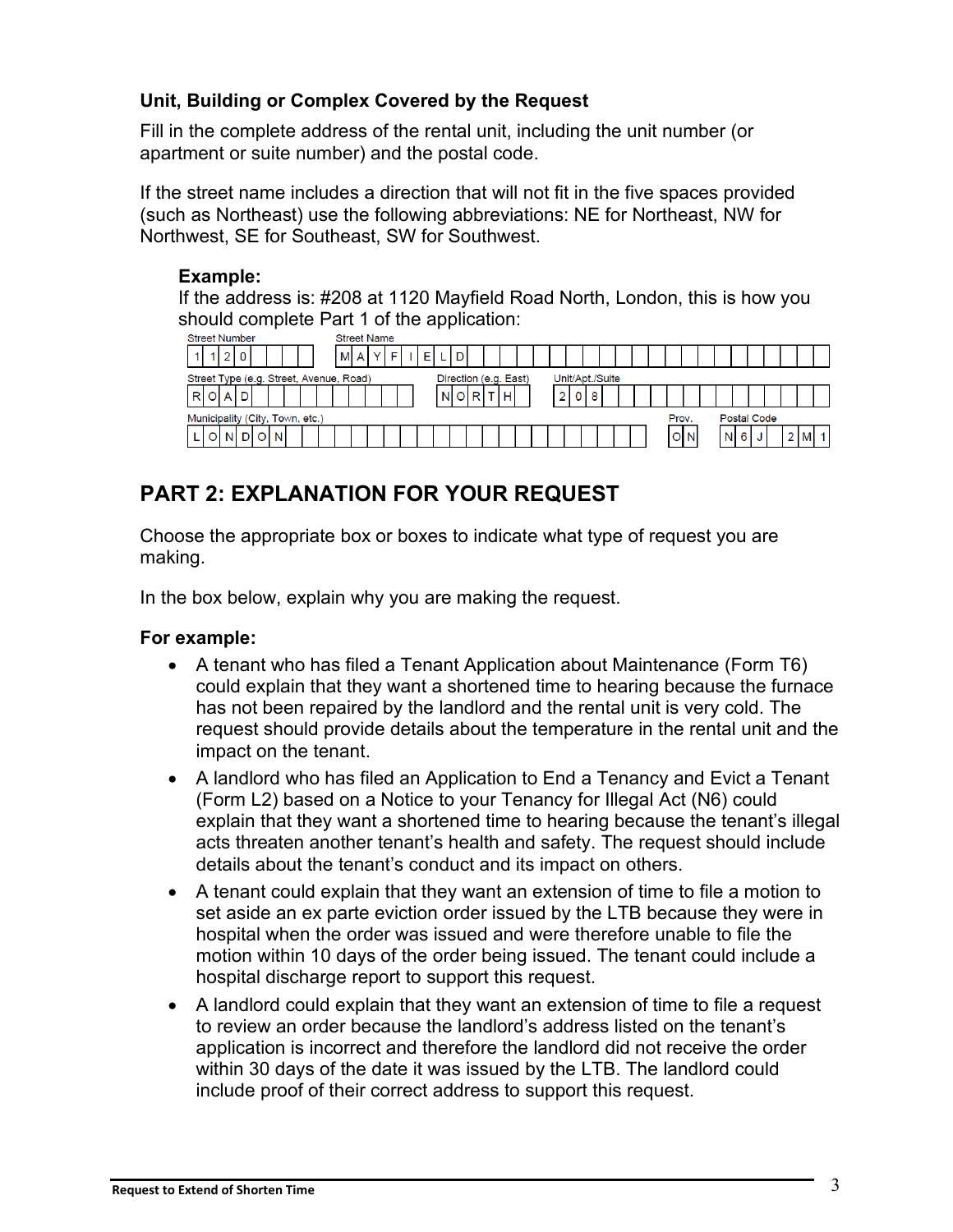- A landlord who has filed an Application to Evict a Tenant for Non-payment of Rent (Form L1) could explain that they want a shortened time to hearing because the tenant has not paid rent in many months and the arrears are high, causing the landlord significant personal or financial hardship. The request should include specific details about how the landlord has been impacted by the rent arrears and supporting documents.
- A landlord who has filed an Application to End a Tenancy and Evict a Tenant (Form L2) based on a Notice to End your Tenancy Because the Landlord, a Purchaser or a Family Member Requires the Rental Unit (N12) could explain that they want a shortened time to hearing because they have entered into an agreement of purchase and sale for the rental unit and the sale may not be completed if the tenant does not move out to allow the purchaser to move into the unit. The request should include documents that set out the closing date of the sale and that it is unlikely to be extended. The request could also include information about the purchaser's current housing situation to explain why they need to move into the rental unit on an urgent basis.

If you have already filed a request to extend or shorten the same time requirement explain the change in circumstances since you made the original request. Your request will be denied if there has not been a significant change in circumstances. A further request to extend or shorten the same time requirement cannot be used to provide additional reasons or evidence which could have been provided with the original request.

In deciding whether to grant your request, the LTB Member may consider the following factors in Rule 16.4 of the LTB's [Rules of Procedure:](https://tribunalsontario.ca/ltb/rules-practice-directions-guidelines/)

- a. Any prejudice (harm) you or another the party may experience if the request is granted or not granted
- b. Whether there is any way the prejudice may be remedied (addressed)
- c. Whether this request is made in good faith
- d. If the request is for an extension of time, the length of the delay in filing the document and the reason for it
- e. Any other factors the LTB Member considers relevant in the circumstances

You may wish to consider addressing these factors in your request.

### **PART 3: SIGNATURE**

If you are the requester, choose the circle marked "Requester". Then, sign the review request and fill in the date.

If you are the representative choose the circle marked "Representative". Then, sign the review request and fill in the date.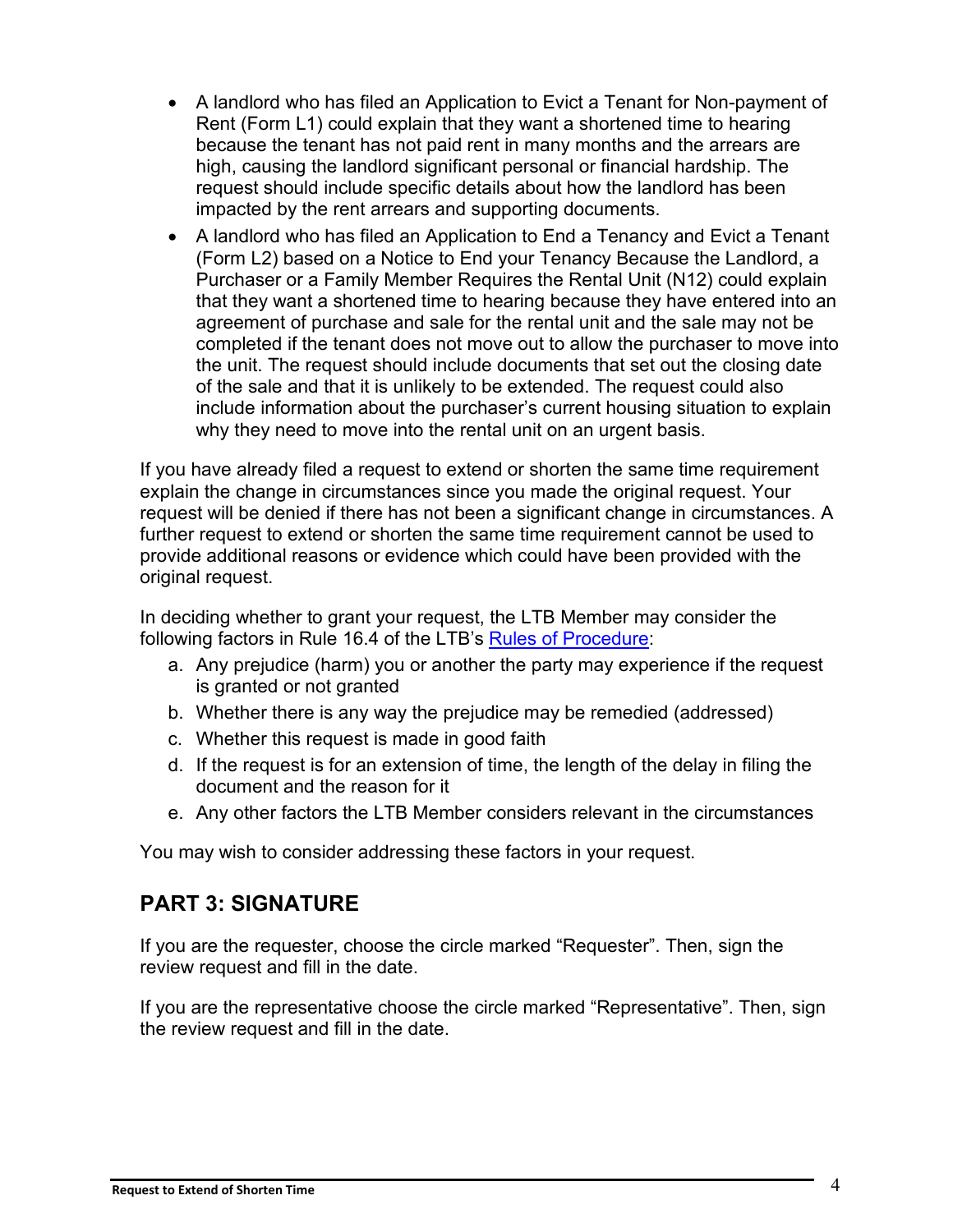#### <span id="page-5-0"></span>**SECTION C What to include when you File a Request**

Include with your request any documents that you refer to in your explanation or that you think support your request.

Except in exceptional circumstances, a request to extend time must be accompanied by the motion, request, application or submission that the party wants to file after the deadline.

If an extension of time is granted and the document was not filed with the request, the LTB will direct that the document be filed, and any filing fee be paid, by a specific date. If the document is not filed by that date, it will be refused.

**SECTION**

## <span id="page-5-1"></span>**D How to file your Request**

To make sure you include all the information the LTB needs, it's recommended you use the LTB's standard form, [Request to Extend or Shorten Time,](https://tribunalsontario.ca/ltb/forms/) to make your request.

If you do not want to use the form, you can make the request by email or letter instead. The letter or email should clearly identify the type of request being made and the relevant LTB file number. It must also include the same information that is requested in the LTB's standard form; specifically:

- 1. The requesting party's name, contact information and status in the application;
- 2. The timeline the requesting party wants to shorten or extend; and
- 3. The reasons for the request consider the factors set out in Rule 16.4 of the Board's [Rules of Procedure.](https://tribunalsontario.ca/ltb/rules-practice-directions-guidelines/)

Submit the form, letter or email to the LTB using one of the below methods.

**1. By Email**

**By email to the LTB Regional Office that is responsible your file.** To find a list of email addresses for each LTB office locations, visit the [Contact the](https://tribunalsontario.ca/ltb/contact/)  [LTB](https://tribunalsontario.ca/ltb/contact/) page at [tribunalsontario.ca/ltb.](https://tribunalsontario.ca/ltb/)

**2. Mail**

Mail your request to the nearest LTB office.

To find a list of LTB office locations visit the [Contact the LTB](https://tribunalsontario.ca/ltb/contact/) page at tribunalsontario.ca/ltb. You can also call the LTB at 416-645-8080 or 1-888-332-3234 (toll-free).